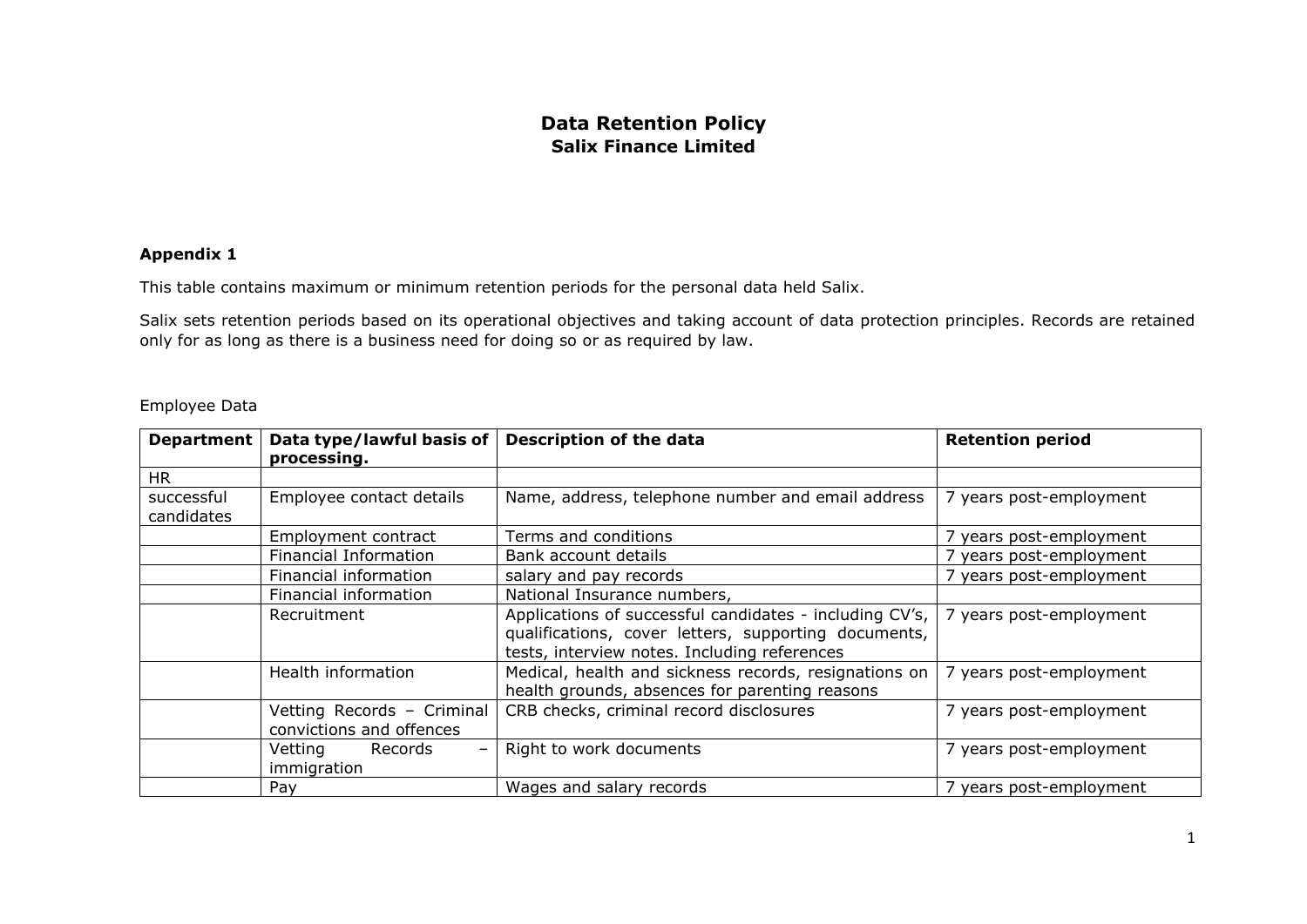|                                | Pay - Maternity             | <b>Statutory Maternity Payments</b>                   | 7 years post-employment      |
|--------------------------------|-----------------------------|-------------------------------------------------------|------------------------------|
|                                | Employment records          | Job titles, work history, working hours, training     | 7 years post-employment      |
|                                |                             | records, leave records and professional memberships   |                              |
|                                | Performance information     | Performance reviews, disciplinary records, grievances | 7 years post-employment      |
|                                | Appraisals                  | Appraisal records and information                     | 7 years post-employment      |
|                                | Expenses                    | All staff expense claims and refunds                  | 7 years post-employment      |
|                                | Contact information         | Marital status                                        |                              |
|                                | Pension details             | Pension records, deductions, employer contributions,  | 7 years post-employment      |
|                                |                             | entitlements and related information                  |                              |
|                                | Death benefit notifications | Nominated $person(s)$ – names and contact details     | 7 years post-employment      |
|                                | Next of Kin                 | next of kin                                           | 7 years post-employment      |
|                                | Tax                         | Employee tax and national insurance contributions     | 7 years post-employment      |
|                                | Ethnicity                   | Equality monitoring data                              | 7 years post-employment      |
|                                | Disability                  | Equality monitoring data                              | 7 years post-employment      |
|                                | Photographs                 | Photographs collected for security, identification,   | 7 years post-employment      |
|                                |                             | building access and for marketing purposes            |                              |
| <b>HR</b><br>$\qquad \qquad -$ | Recruitment                 | Applications of unsuccessful candidates - including   | 6<br>final<br>months<br>post |
| unsuccessful                   |                             | contact details, ethnicity, CV's, cover<br>letters,   | the<br>communication<br>with |
| candidates                     |                             | supporting documents, tests, interview notes.         | candidate                    |

## Funding Schemes Data

| <b>Department</b> | Data type/lawful basis of<br>Processing. See website<br>privacy policy (link) | <b>Description</b>                                  | <b>Retention period</b>                                                                                                                                           |
|-------------------|-------------------------------------------------------------------------------|-----------------------------------------------------|-------------------------------------------------------------------------------------------------------------------------------------------------------------------|
| Management        |                                                                               |                                                     |                                                                                                                                                                   |
|                   | Funding applications                                                          | Application details and supporting documentation    | project<br>10<br>post<br>years<br>completion. Salix<br>has<br>obligations to ensure scheme<br>data is retained in line with legal<br>and regulatory requirements. |
|                   | Account details                                                               | Banks, numbers and sort codes                       | As above                                                                                                                                                          |
|                   | Eligibility                                                                   | Project assessments                                 | As above                                                                                                                                                          |
|                   | Counter fraud                                                                 | Enquiries to specific individuals or third parties  | As above                                                                                                                                                          |
|                   | Application decisions                                                         | Grant criteria, offer letters, terms and conditions | As above                                                                                                                                                          |